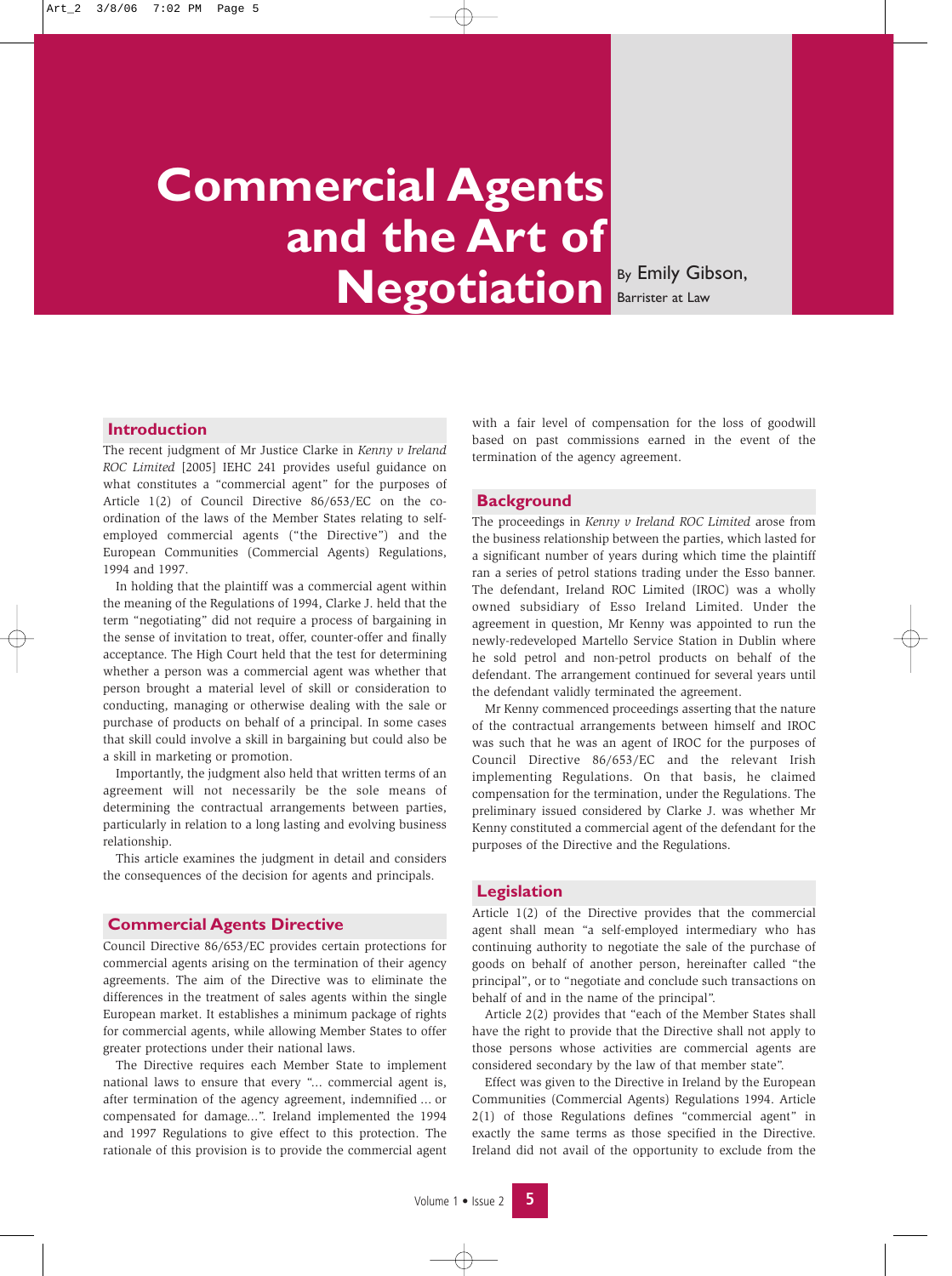operation of the Directive commercial agents who might be considered secondary. A different view was taken by the United Kingdom so that the definition of commercial agent that operates with in the United Kingdom is more restrictive that that which operates in Ireland. The 1994 Regulations were amended by the European Communities (Commercial Agents) Regulations 1997.

It is against this background that the High Court considered whether Mr. Kenny was a commercial agent as defined.

## **Other Authorities**

Reference was made to the only Irish decision that considered the meaning of the term commercial agent as defined, *Cooney & Company and Another v Murphy Brewery Sales Limited* (unreported, High Court, Costello P., 30 July 1997). *Cooney & Company* related to an application for an interlocutory injunction. Costello P. had to consider whether the Directive applied to an agreement for the distribution of Heineken and Murphy Stout products, which had been terminated.

Considering the definition of "commercial agent", Costello P. decided that negotiation does not in some way require bargaining or haggling so as to endeavour to reach some sort of arrangement between the agent and the proposed customer in relation to the purchase by the proposed customer of the products. Costello P. concluded that, in that case, the plaintiff constituted the commercial agent of the defendant for the purposes of the Directive.

## **European Jurisprudence**

The limited comment on the term "commercial agent" in the European Courts was considered next. In *Bellone v Yokohama Spa* (C-215/187, 1988 ECR section 1, 2191) Advocate General Cosmos stated in his Opinion that three necessary and sufficient (substantive) conditions were required for a person to be considered a commercial agent: that he is (a) a self employed intermediary (b) that the contractual relationship is of a continuing character and (c) that he exercises, on behalf of and in the name of the principal, an activity which may consist either simply in being an intermediary for the sale or purchase of goods or in both acting as intermediary and concluding sales or purchases of goods.

Interestingly, the European Court of Justice in its judgment simply repeated the definition of commercial agent as is found in the Directive and did not specifically adopt the test as formulated by the Advocate General. Clarke J. did however conclude that the Advocate General's opinion was of "some materiality", even though the term "negotiate" was not included in the test.

## **UK Position**

The decision of the Court of Appeal in *Parks v Esso Petroleum Company Limited* (2000) EU LR 25 was also considered by the High Court. The *Parks* case was similar to *Kenny* in that the plaintiff, Mr Parks occupied a service station owned by Esso pursuant to an agency agreement, which appeared in some respects to be similar to that of Mr Kenny. However, Clarke J. noted a significant difference between the *Parks* case and the case before him; the agreement between Mr Parks and Esso related solely to the sale by the plaintiff of motor fuels and Mr Parks, like Mr Kenny also operated a shop and a car wash but in the case of Mr Parks, unlike Mr Kenny, these were operated on his own account and not as agent for Esso.

In considering whether Mr Parks, in carrying out the business of operating a petrol station, could be said to be a commercial agent, Morritt L.J. considered the definition of "negotiation" in the *Oxford English Dictionary*. He concluded that this definition did not require a process of bargaining in the sense of invitation to treat, offer, counter-offer and finally acceptance, more colloquially known as "a haggle". But equally, he said, "it does require more than self-service by the customer followed by payment in the shop of the price shown on the pump". In Morritt L.J's view, there was no process of negotiation involved in the activities carried out by Mr Parks.

## **UK Law Distinguished**

The distinction between the implementation of the Directive in Ireland and the United Kingdom was noted by Clarke J. Article 2 (2) of the Directive provides as follows: "...each of the Member States shall have the right to provide that the Directive shall not apply to those persons *whose activities as commercial agents are considered secondary by the law of that Member State*." (emphasis added)

The United Kingdom had chosen to exercise its discretion to exclude persons whose activities as commercial agents were considered secondary. In implementing the Directive, Ireland did not exercise this discretion and therefore no similar exclusion applied under Irish law. According to Clarke J, there could be no doubt that the Court of Appeal in *Parks* placed at least some reliance on the fact that the Regulations in the United Kingdom made it clear that cases where goods were selected by customers who merely ordered through the agent, gave rise to the activity of the agent concerned being regarded as secondary and thus permissibly excluded from the operation of the Directive as implemented into UK law.

# **Qualifying as a Commercial Agent – The Test**

In order to qualify as a commercial agent the person concerned must meet three tests. The first two, that the agent be selfemployed and have a continuing authority on behalf of the principal were uncontroversial on the facts of the case in *Kenny.* The contentious issue concerned the meaning of the phrase "negotiate the sale or the purchase" or the phrase "negotiate and conclude such transactions". Clarke J. confirmed that the real issue depended upon the true meaning of the term "negotiate".

In considering the various authorities referred to above, Clarke J. concluded that active bargaining is not required to qualify as negotiation. The proper approach is whether the person who may be said to be negotiating has to "deal with, manage or conduct" the sale or purchase concerned and in doing so, to use some skill or consideration. The skill or consideration must, in some manner, be brought to bear on the sale or purchase.

Clarke J. pointed to the fact that the business of the purchase and sale of goods is conducted in very many different ways. It was emphasised that in some types of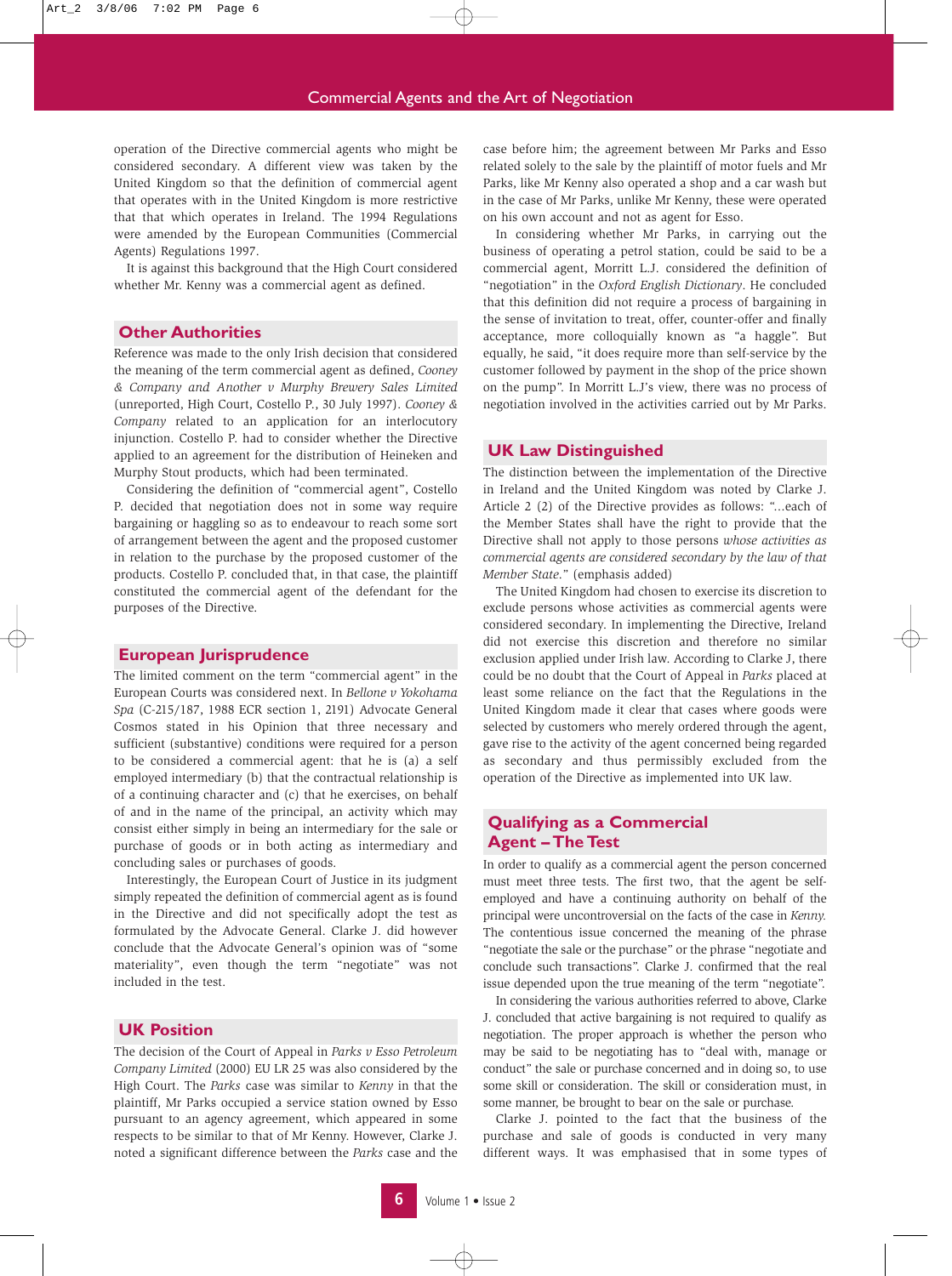business it would be commonplace for there to be significant bargaining prior to any sale being concluded. In other cases, he noted that the price will be relatively fixed and the manner in which persons may secure additional sales will be by virtue of other aspects of the way in which the goods are presented to the public (such as through marketing and promotion) or by the attractiveness of the presentation of the product.

Clarke J. asserted that the precise way in which a particular type of good is typically sold should not necessarily be a significant factor in determining whether a person engaged in the sale of that good on behalf of a principal in order to be regarded as a commercial agent. The true test, he said, is whether having regard to the manner in which the sale of the good or goods concerned is carried out (or where relevant the purchase of such goods) it is necessary for the agent to bring a material level of skill to the activity (*i.e.* dealing with, managing or conducting the sale or purchase concerned).

The skill that may be brought to the activity may vary depending on the way in which the good concerned is typically sold. In some cases, it may involve a skill in bargaining while in other cases it may be a skill in marketing and promotion. In other cases again, it may be a skill in the presentation of the product in such a way to make it attractive to members of the public so that they will purchase more of it.

Clarke J. concluded that in substance, there was no material difference between an agent who uses a skill in judgment to individually promote a product to one or more identified individual potential purchasers, and an agent who having regard to the nature of the product of the principal which he is involved in seeking to sell uses more general methods (but applying equal skill) to making the products attractive to the public generally and thus increase sales.

#### **Difference in Approach**

Clarke J. noted that it was difficult to see how the role of the distributors in *Cooney & Company* was, in practice, any greater than that of Mr Parks. The nature of the contractual arrangements in *Cooney & Company*, he said, could be characterised as being largely automatic; the business involved a defined range of products at prices fixed by the principal and in circumstances where there would appear to have been an express agreement that the principal was to be primarily responsible for promotion (by the employment of sales representatives) and back-up.

While accepting that there may be a difference in the approach taken by Costello P. in *Cooney & Company* from that taken by the Court of Appeal in the *Parks v Esso* case. Clarke J. was satisfied that he should follow the reasoning in *Cooney & Company*. If the decision of the Court of Appeal in *Parks* was to be taken as implying that it is not possible for a person to be a commercial agent while that person exercises skill in attracting customers but where the ultimate transaction is by self service and payment, Clarke J. concluded that he did not regard the *Parks* judgment as persuasive and decided not to follow it.

## **Mr Kenny's Position**

Having identified the appropriate legal test to be applied, Clarke J. then considered the nature of the obligations that Mr Kenny's contract required him to carry out on behalf of IROC.

# **Beyond Written Contract**

Clarke J. held that while significant regard has to be given to the terms of the written contract between the parties (in the absence of that agreement being a sham), nonetheless, the way in which parties actually implement their arrangements must also be given significant weight. This is, according to Clarke J., particularly so in cases where the relationship lasts over a number of years and where, in practice, the way in which the parties do business may be said to evolve.

Where there has been a significant evolution in the way in which parties conduct business and where, on the facts, that evolution has become a significant and permanent feature of the relationship between the parties, then it is appropriate to have regard to that feature of the business in assessing the true characterisation of the relationship between the parties.

Looking at the arrangements "in the round", Clarke J. was satisfied that there was, to the knowledge of the defendants, a significant and relatively permanent practice, which amounted a variation in the strict terms of the written agreement between the parties. This practise was such as conferred on Mr Kenny a greater degree of autonomy both in the identification of suppliers, the negotiation of terms with suppliers, and the setting of the retail prices than would have been in strict accordance with the terms of the agreement.

## *"Limited but not insignificant autonomy"*

It was found that the arrangements, as so operated, gave Mr Kenny a "limited but not insignificant degree of autonomy" in relation to the products that would be sold for re-sale in the service station shop. Those arrangements also gave Mr Kenny a limited but not insignificant autonomy in relation to identifying potential new suppliers of such products, dealing with the terms and conditions upon which such products were supplied, and perhaps to a greater extent, in relation to the retail prices. By influencing such matters, Clarke J. concluded that Mr Kenny had the opportunity to play a material role in the level and types of sales and purchases at the station.

Clarke J. was also satisfied that Mr Kenny had a significant opportunity to influence the overall volume of sales of all products (including motor fuels) likely to be sold at the Martello Service Station by "the exercise of skill in relation to identifying new or different product lines which might usefully be added to those on sale." Mr Kenny also had the opportunity to enhance the overall volume of sales of all products by means of the manner in which the station as a whole was operated and in particular the attractive presentation of the station and its product lines to potential customers.

Clarke J. concluded that the arrangements as they operated, with the knowledge and agreement of both parties, were such as allowed for the exercise by Mr Kenny of a significant level of "skill or consideration" in relation to "dealing with, managing or conducting" the purchase and sale of products on behalf of IROC. Mr Kenny satisfied the Court that he had "negotiated both the purchase and sale of goods" on behalf of IROC as his principal and Clarke J. found that as a preliminary issue, Mr Kenny was, at all material times, a commercial agent within the meaning of the 1994 Regulations.